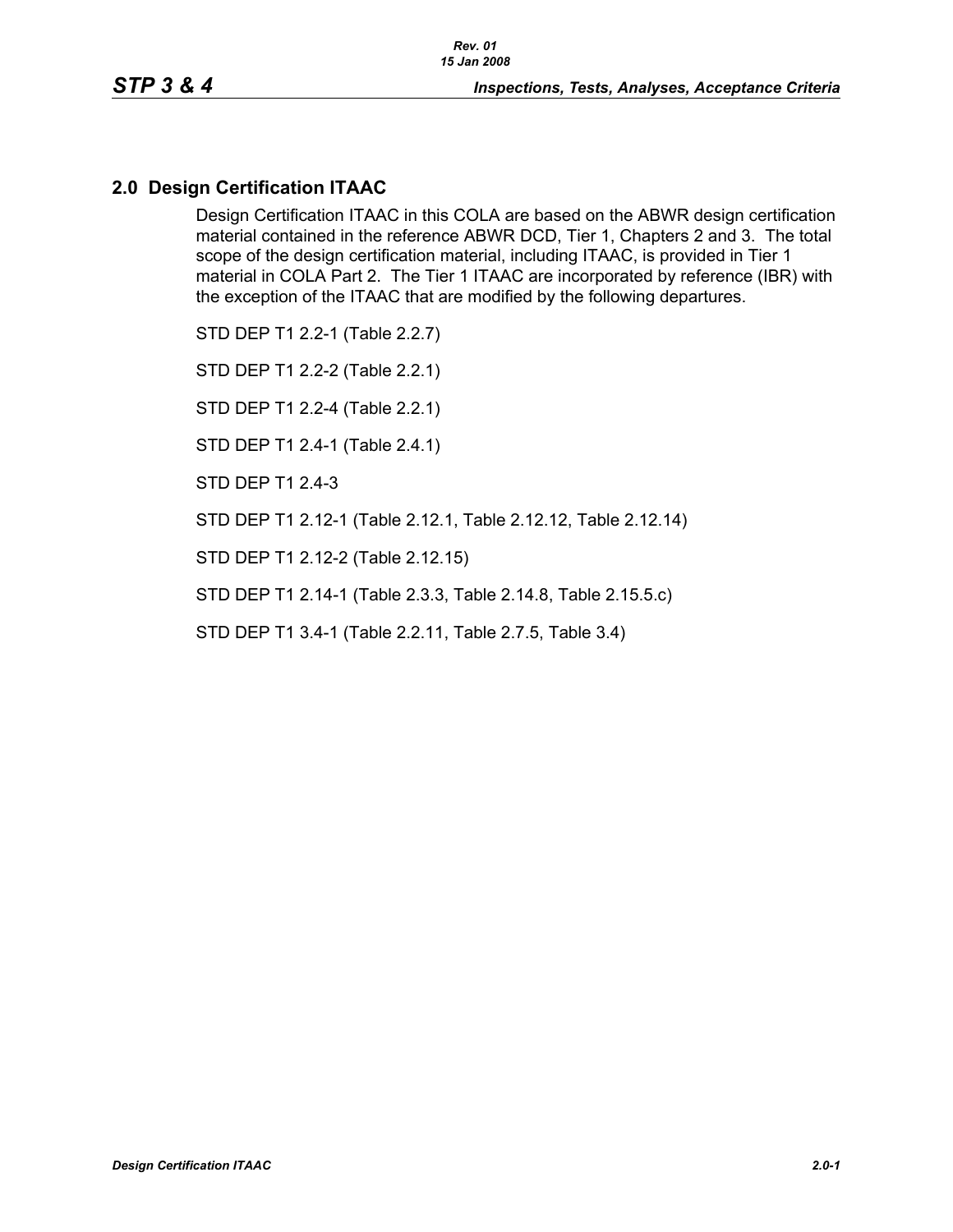|                                                            |                                               |                                                      | Acceptance Criteria         | FMCRD separation switches (withdrawal<br>A control rod withdrawal block signal occurs<br>mode switch in Startup Mode or Run<br>when the RPS mode switch is in Refuel<br>control rod if selected with the RPS<br>An attempt to withdraw a control rod,<br>NMS MRBM at above the low power<br>block is only applicable to separated<br>associated with the same HCU are<br>upon receipt of simulated signals from:<br>Mode and the two control rods<br>withdrawn.<br>setpoint,<br>Mode),<br>$\circ$<br>ω<br>≏<br>$\infty$                                                                 | ehame at a time in only the one power<br>11. The test signal exists <del>in only one control</del><br>supply.                                          |
|------------------------------------------------------------|-----------------------------------------------|------------------------------------------------------|-----------------------------|-----------------------------------------------------------------------------------------------------------------------------------------------------------------------------------------------------------------------------------------------------------------------------------------------------------------------------------------------------------------------------------------------------------------------------------------------------------------------------------------------------------------------------------------------------------------------------------------|--------------------------------------------------------------------------------------------------------------------------------------------------------|
| Tier 1 Subsection 2.2.1 Rod Control and Information System | able 2.2.1 Rod Control and Information System | Inspections, Tests, Analyses and Acceptance Criteria | Inspection, Tests, Analyses | MRBM at above low power setpoint; and<br>rods of the same HCU and Refuel Mode<br>of RPS Mode Switch; and from control<br>and Startup and Run Mode positions<br>using simulated signals from the NMS<br>from the FMCRD separation switches<br>Tests will be conducted on the RCIS<br>position of RPS Mode Switch.<br>ထဲ                                                                                                                                                                                                                                                                  | one non- Class 1E uninterruptible power<br>RCIS by providing a test signal in only<br>11. Tests will be performed on the as-built<br>supply at a time. |
|                                                            |                                               |                                                      | Design Commitment           | hollow piston/ball nut separation switches<br>the RPS mode switch in Startup Mode<br>The RCIS provides an automatic control rod<br>the two control rods associated with the<br>A signal from the NMS MRBM at above<br>A signal from the CRD System FMCRD<br>separated control rod if selected with<br>when in Refuel Mode that only permits<br>same HCU being withdrawn from the<br>A signal from the RPS Mode Switch<br>(withdrawal block applies only to<br>withdrawal block in response to:<br>the low power setpoint.<br>core at anytime.<br>or Run Mode).<br>.<br>ത<br>خ<br>ن<br>ထ | 11. The RCIS is powered by two non-Class 1E<br>uninterruptible supplies.                                                                               |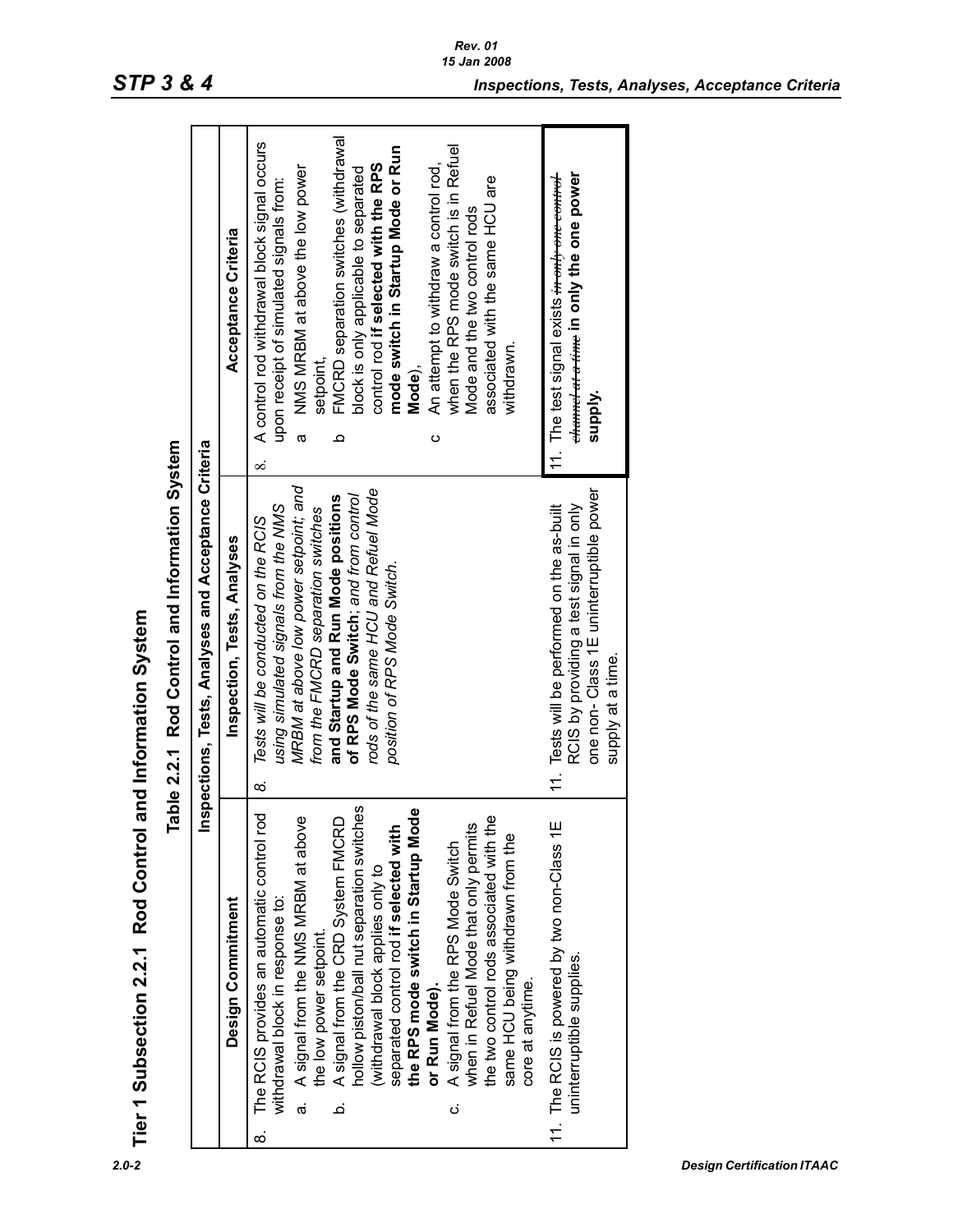| Tier 1 Subsection 2.2.7 Reactor Protection System                                                                                                                                                                       |                                                                                                                                               |                                                                                                                                                                                                                                          |
|-------------------------------------------------------------------------------------------------------------------------------------------------------------------------------------------------------------------------|-----------------------------------------------------------------------------------------------------------------------------------------------|------------------------------------------------------------------------------------------------------------------------------------------------------------------------------------------------------------------------------------------|
|                                                                                                                                                                                                                         | Table 2.2.7 Reactor Protection Sytstem                                                                                                        |                                                                                                                                                                                                                                          |
|                                                                                                                                                                                                                         | Inspections, Tests, Analyses and Acceptance Criteria                                                                                          |                                                                                                                                                                                                                                          |
| Design Commitment                                                                                                                                                                                                       | Inspections, Tests, Analyses                                                                                                                  | Acceptance Criteria                                                                                                                                                                                                                      |
| RPS initiates an RIP trip on receipt of either<br>a turbine stop valve closure or a low turbine<br>reactor power is above 40% (from a turbine<br>control valve oil pressure signal when<br>first stage NMS STP signal). | turbine control valve oil pressure and turbine<br>using simulated turbine stop valve position,<br>first stage pressure NMS STP signals.<br>ເດ | pressure when reactor power is above 40%.<br>either a simulated signals indicating turbine<br>Test will be conducted on the as-built RPS   5. The RPS initiates an RIP Trip on receipt of<br>stop valve closure or low control valve oil |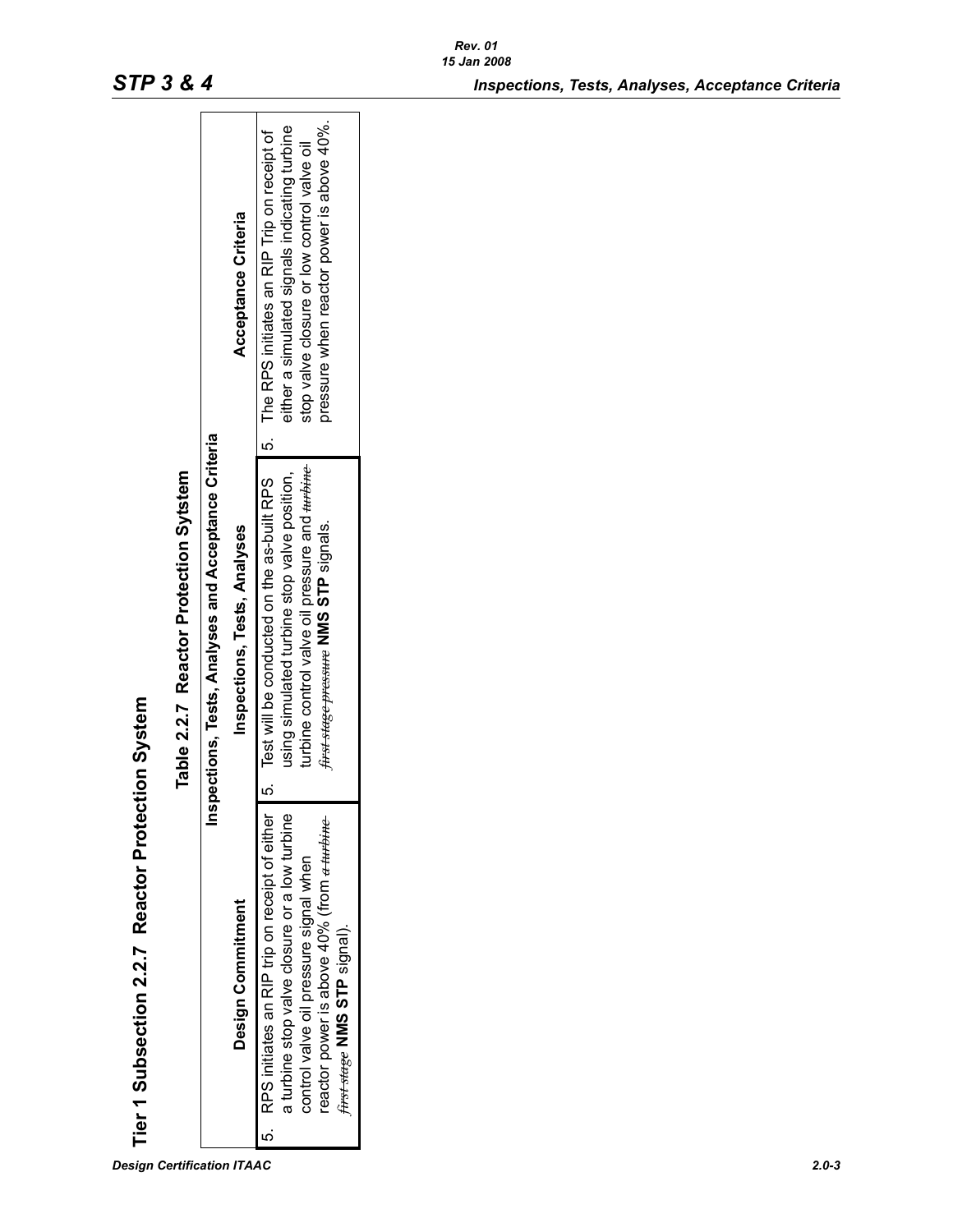| implementing the PCFs conforms with the<br>signals, the PCS PCFs automatically reverts<br>data are received by the ATLM function of<br>3. Upon receipt of the abnormal plant input<br>2. LPRM calibration and fuel thermal limits<br>revert to the manual operating mode.<br>The as-built PCS PICS equipment<br>Acceptance Criteria<br>description in Section 2.2.11.<br>the RCIS.<br>Precess Computer System Plant Computer Functions<br>Inspections, Tests, Analyses and Acceptance Criteria<br>conducted using simulated abnormal plant<br>input signals, while the PCS PCFs is are in<br>Inspections of the as-built system will be<br>conducted using simulated plant input<br>2. Tests of the as-built PCS PCFs will be<br>Tests of the as-built PCE's will be<br>Inspections, Tests, Analyses<br>the automatic operating mode.<br>conducted.<br>signals.<br>$\dot{\infty}$<br>Table 2.2.11<br>The PICS equipment comprising performing<br>develop in the plant during operations in the<br>calibration and fuel operating thermal limits<br>the PCS PCFs is defined in Section 2.2.11.<br>automatically reverts revert to the manual<br>The PCS PCFs provides provide LPRM<br>data to the ATLM function of the RCIS.<br>3. In the event that abnormal conditions<br>automatic mode, the PCS PCFs<br>Design Commitment<br>operating mode.<br>$\mathbf{c}$ | Tier 1 Subsection 2.2.11 <del>Process Computer System</del> Plant Computer Functions (PCFs) |  |  |
|-----------------------------------------------------------------------------------------------------------------------------------------------------------------------------------------------------------------------------------------------------------------------------------------------------------------------------------------------------------------------------------------------------------------------------------------------------------------------------------------------------------------------------------------------------------------------------------------------------------------------------------------------------------------------------------------------------------------------------------------------------------------------------------------------------------------------------------------------------------------------------------------------------------------------------------------------------------------------------------------------------------------------------------------------------------------------------------------------------------------------------------------------------------------------------------------------------------------------------------------------------------------------------------------------------------------------------------------------------------------|---------------------------------------------------------------------------------------------|--|--|
|                                                                                                                                                                                                                                                                                                                                                                                                                                                                                                                                                                                                                                                                                                                                                                                                                                                                                                                                                                                                                                                                                                                                                                                                                                                                                                                                                                 |                                                                                             |  |  |
|                                                                                                                                                                                                                                                                                                                                                                                                                                                                                                                                                                                                                                                                                                                                                                                                                                                                                                                                                                                                                                                                                                                                                                                                                                                                                                                                                                 |                                                                                             |  |  |
|                                                                                                                                                                                                                                                                                                                                                                                                                                                                                                                                                                                                                                                                                                                                                                                                                                                                                                                                                                                                                                                                                                                                                                                                                                                                                                                                                                 |                                                                                             |  |  |
|                                                                                                                                                                                                                                                                                                                                                                                                                                                                                                                                                                                                                                                                                                                                                                                                                                                                                                                                                                                                                                                                                                                                                                                                                                                                                                                                                                 |                                                                                             |  |  |
|                                                                                                                                                                                                                                                                                                                                                                                                                                                                                                                                                                                                                                                                                                                                                                                                                                                                                                                                                                                                                                                                                                                                                                                                                                                                                                                                                                 |                                                                                             |  |  |
|                                                                                                                                                                                                                                                                                                                                                                                                                                                                                                                                                                                                                                                                                                                                                                                                                                                                                                                                                                                                                                                                                                                                                                                                                                                                                                                                                                 |                                                                                             |  |  |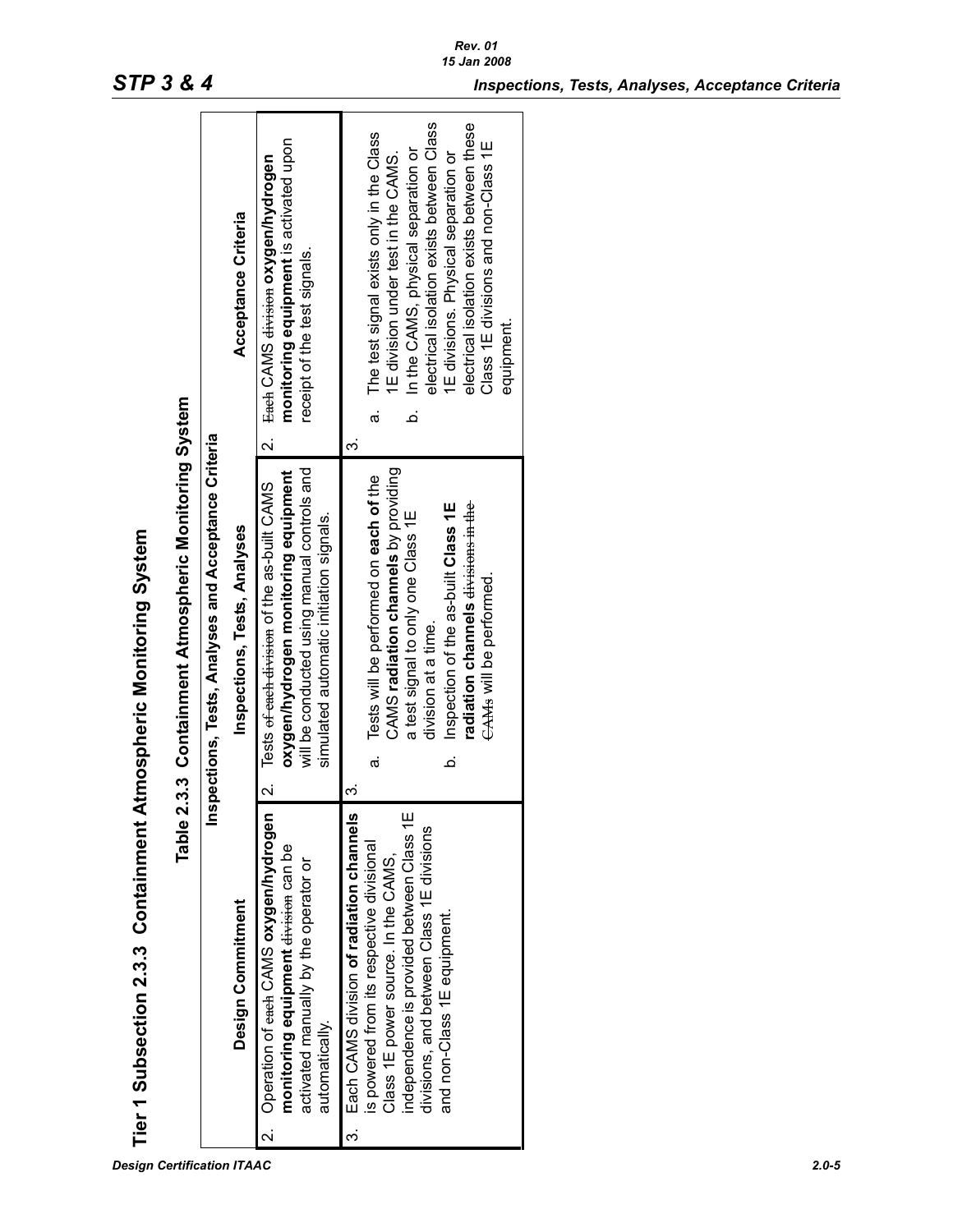| Tier 1 Subsection 2.4 Core Cooling Systems |                                                                                                                                                                                                                                                                           |                                                                                                                                                                                                                                                                                                                                                 |                                                                                                                                                                                                               |
|--------------------------------------------|---------------------------------------------------------------------------------------------------------------------------------------------------------------------------------------------------------------------------------------------------------------------------|-------------------------------------------------------------------------------------------------------------------------------------------------------------------------------------------------------------------------------------------------------------------------------------------------------------------------------------------------|---------------------------------------------------------------------------------------------------------------------------------------------------------------------------------------------------------------|
|                                            |                                                                                                                                                                                                                                                                           | Table 2.4.1 Residual Heat Removal System                                                                                                                                                                                                                                                                                                        |                                                                                                                                                                                                               |
|                                            |                                                                                                                                                                                                                                                                           | Inspections, Tets, Analyses and Acceptance Criteria                                                                                                                                                                                                                                                                                             |                                                                                                                                                                                                               |
|                                            | Design Commitment                                                                                                                                                                                                                                                         | Inspections, Tests, Analyses                                                                                                                                                                                                                                                                                                                    | Acceptance Criteria                                                                                                                                                                                           |
|                                            | the RHR tube side heat exchanger flow rate<br>for Divisions B or C is no less than 350 m <sup>3</sup> /h<br>this mode is bounded by suppression pool<br>(heat exchanger heat removal capacity in<br>7. In the augmented fuel pool cooling mode,<br>cooling requirements). | Tests will be performed to determine system 7. The RHR tube side heat exchanger flow rate<br>flow rate through each heat exchanger in the<br>performed to verify that the augmented fuel<br>suppression pool cooling requirements.<br>augmented fuel pool cooling mode.<br>Inspections and analyses shall be<br>pool cooling mode is bounded by | is greater than or equal to 350 m <sup>3</sup> /h in the<br>augmented fuel pool cooling mode. Heat<br>exchanger heat removal capacity in this<br>mode is bounded by suppression pool<br>cooling requirements. |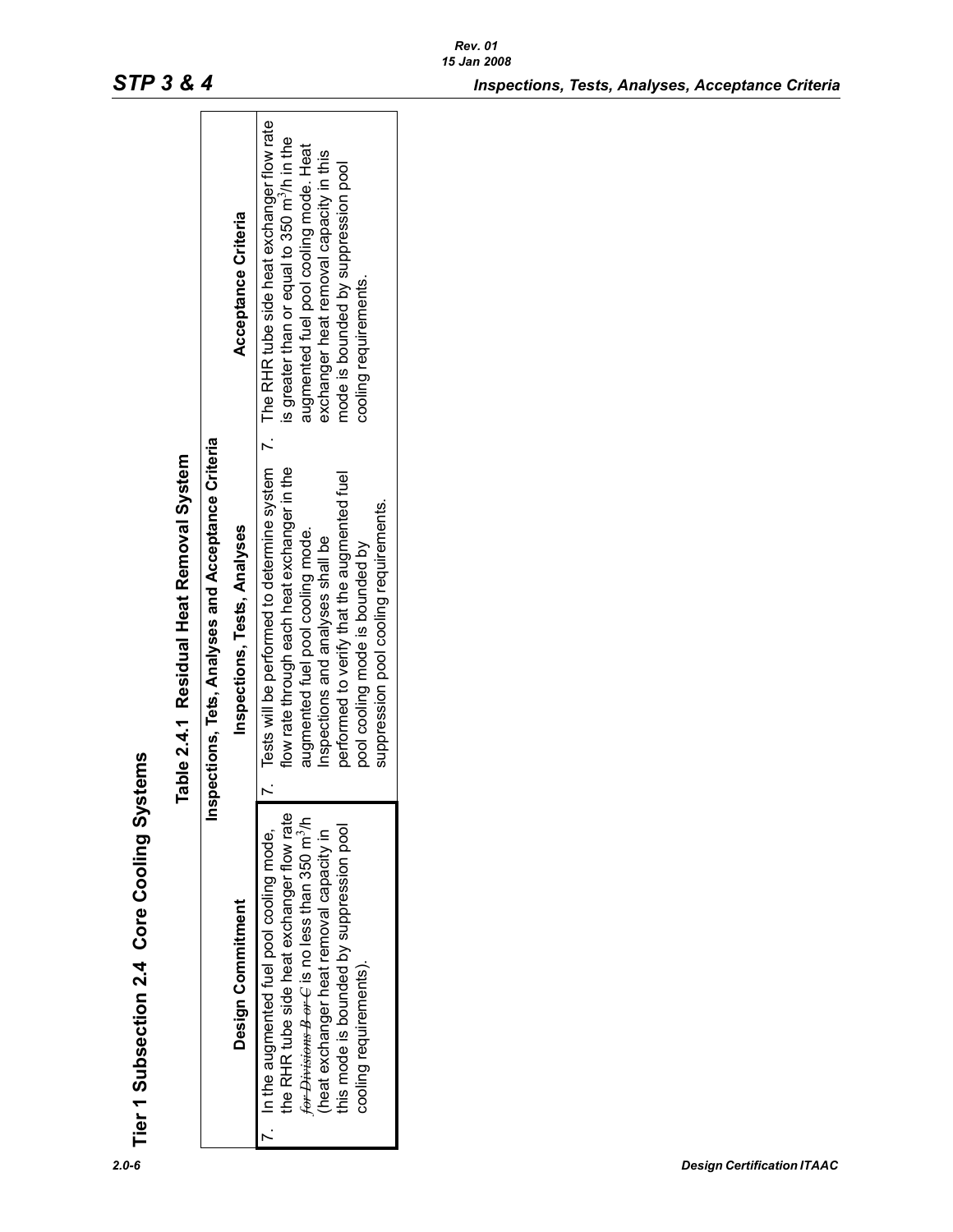## **Tier 1 Subsection 2.4.4 Reactor Core Isolation Cooling System**

STD DEP T1 2.4-3

The Reactor Core Isolation Cooling System (RCIC) alternate design description was provided in ABWR Licensing Topical Report NEDE- 32999P, "Advanced Boiling Water Reactor (ABWR) with Alternate RCIC Turbine-Pump Design," dated December 2006. This information on pages C-4 through C-6 of the Licensing Topical Report is incorporated by reference.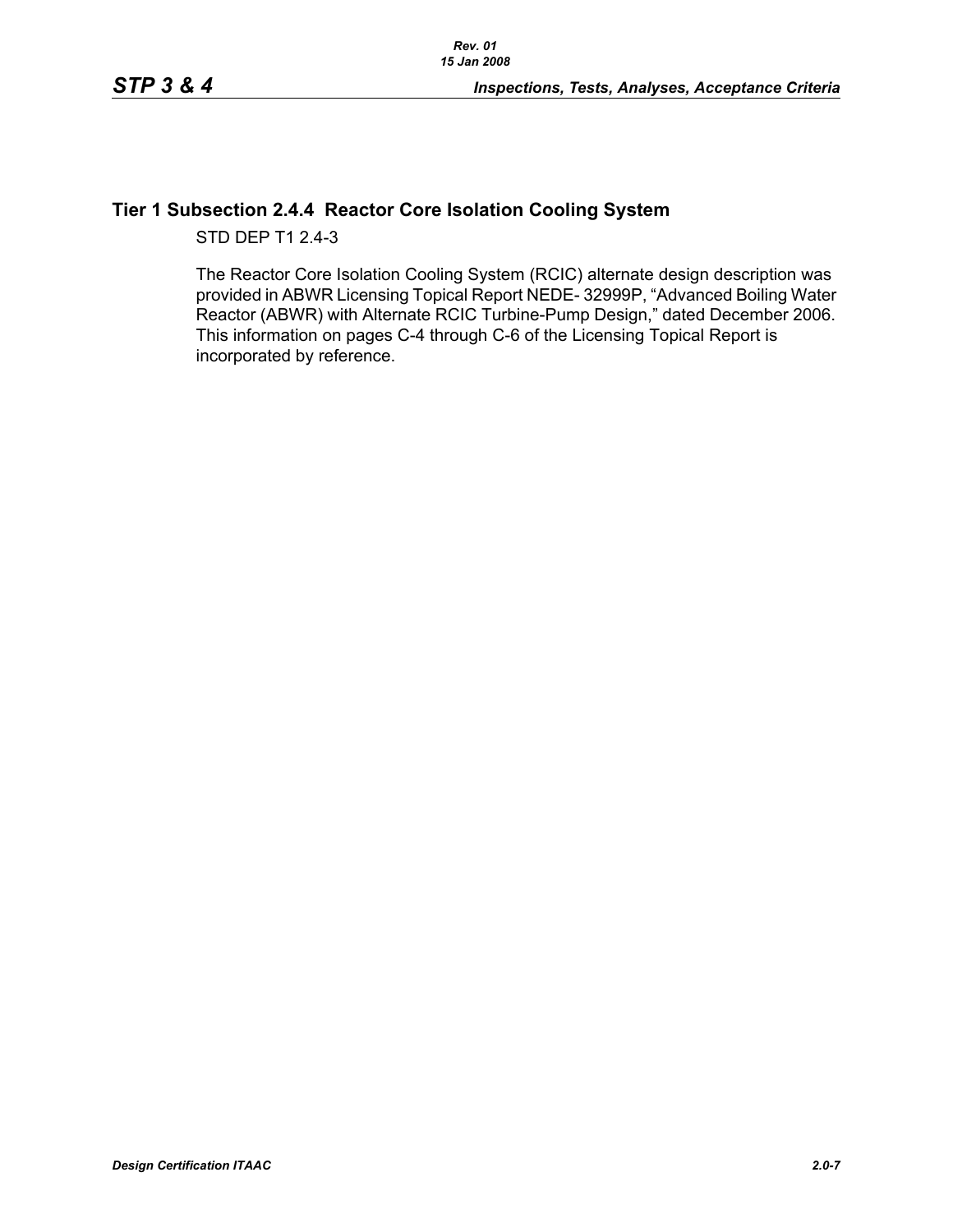|    | Tier 1 Subsection 2.7.5 <del>Multiplexing System</del> Data Communication                                                                                                                                                                                                                                                                                                                                                                                  | Essential Multiplexing System<br>Table 2.7.5                                                                                                                                                                                                                                                                                                                                                                      |                                                                                                                                                                                                                                                                                                                 |
|----|------------------------------------------------------------------------------------------------------------------------------------------------------------------------------------------------------------------------------------------------------------------------------------------------------------------------------------------------------------------------------------------------------------------------------------------------------------|-------------------------------------------------------------------------------------------------------------------------------------------------------------------------------------------------------------------------------------------------------------------------------------------------------------------------------------------------------------------------------------------------------------------|-----------------------------------------------------------------------------------------------------------------------------------------------------------------------------------------------------------------------------------------------------------------------------------------------------------------|
|    | lnsp                                                                                                                                                                                                                                                                                                                                                                                                                                                       | ections, Tests, Analyses and Acceptance Criteria                                                                                                                                                                                                                                                                                                                                                                  |                                                                                                                                                                                                                                                                                                                 |
|    | Design Commitment                                                                                                                                                                                                                                                                                                                                                                                                                                          | Inspections, Tests, Analyses                                                                                                                                                                                                                                                                                                                                                                                      | Acceptance Criteria                                                                                                                                                                                                                                                                                             |
|    | The equipment comprising the Multiplexing<br>System providing the ECFs and NECFs is<br>defined in Section 2.7.5.                                                                                                                                                                                                                                                                                                                                           | equipment implementing the ECFs and<br>Inspection of the as-built <del>EMS and NEMS</del><br>the NECFs will be conducted.                                                                                                                                                                                                                                                                                         | equipment implementing the ECFs and<br>NECFs conforms with the description in<br>The as-built <del>EMS and NEMS</del> conform<br>Section 2.7.5.                                                                                                                                                                 |
| Ń۰ | <b>EMS The ECFs #ses use a deterministic</b><br>communications protocol.                                                                                                                                                                                                                                                                                                                                                                                   | protocols will be conducted in a<br>Tests of the <b>EMS</b> ECFs communications<br>test facility.<br>$\overline{\mathsf{N}}$                                                                                                                                                                                                                                                                                      | <b>EMS The ECFs #505 use a deterministic</b><br>communications protocolocols<br>$\overline{\mathbf{v}}$                                                                                                                                                                                                         |
| ო  | Data communications from EHS equipment<br>isolating transmission medium and buffering<br>devices. Data cannot be transmitted from<br>implementing the ECFs to non-safety-<br>elated systems or devices ween use an<br>equipment implementing the ECFs.<br>the non-safety-related side to EHS                                                                                                                                                               | Tests on the EMS ECFs data communications<br>will be conducted in a test facility.<br>က                                                                                                                                                                                                                                                                                                                           | Control or timing signals are not exchanged<br>transfer from the EHS safety-related to the<br>implementing the ECFs only permits data<br>non-safety-related systems or devices.<br>between <b>EHS</b> safety-related and non-<br>safety-related systems or devices.<br><b>EMS</b> communications Equipment<br>ب |
| 4. | accommodates single failure <del>of one channel</del><br>reconfiguration the error is detected with no<br>(either a cable break or device failure) within<br>continue normal <del>operation</del> function after<br><b>He EAS Equipment implementing the</b><br>automatically <del>reconfigures after detecting</del><br>ECFs features automatic self-test and<br>a division. The <del>system returns to</del> ECFs<br>interruption of data communication. | Tests will be conducted on each as-built EMS<br>following, while simultaneously transmitting<br>division of equipment implementing the<br>Loss of one CHH control area cabinet<br>Loss of one RHH local area cabinet<br>ECFS by individually simulating the<br>and monitoring test data streams:<br>implementing the ECFs.<br>implementing the ECFs.<br>Single cable break.<br>4.<br>ن<br>$\dot{\mathbf{a}}$<br>σ | communication as a result of the fault. Fault<br>occurrence is displayed in the main control<br>There is no loss of <del>EMS</del> essential data<br>room.<br>4.                                                                                                                                                |

| ֧֚֡֬֝֟֓֓֝֬<br>֧֧֛֛֪֪֚֩֩֕֩֕֩֓֜֜֜֜֜֜֜֜֝֝<br>ì                                                              |
|----------------------------------------------------------------------------------------------------------|
|                                                                                                          |
| Thorough a line of the line<br>ั<br>:<br>:<br>ייני                                                       |
| こ いっこ<br>.<br>י<br>֖֧֪֪ׅ֪֪֪֪֦֪֪֦֧֧֧֪֪֪֪֪֪֪֦֧֧֪֪֪֪֪֪֪֪֪֪֪֪֪֛֪֪֛֪֪֛֪֛֪֛֚֚֚֚֚֚֚֚֚֚֚֚֚֚֡֝֝֝֝֝֓֝֝֝֟֓֟֓֝֬֝֓֝֓֝ |
| とくしもく                                                                                                    |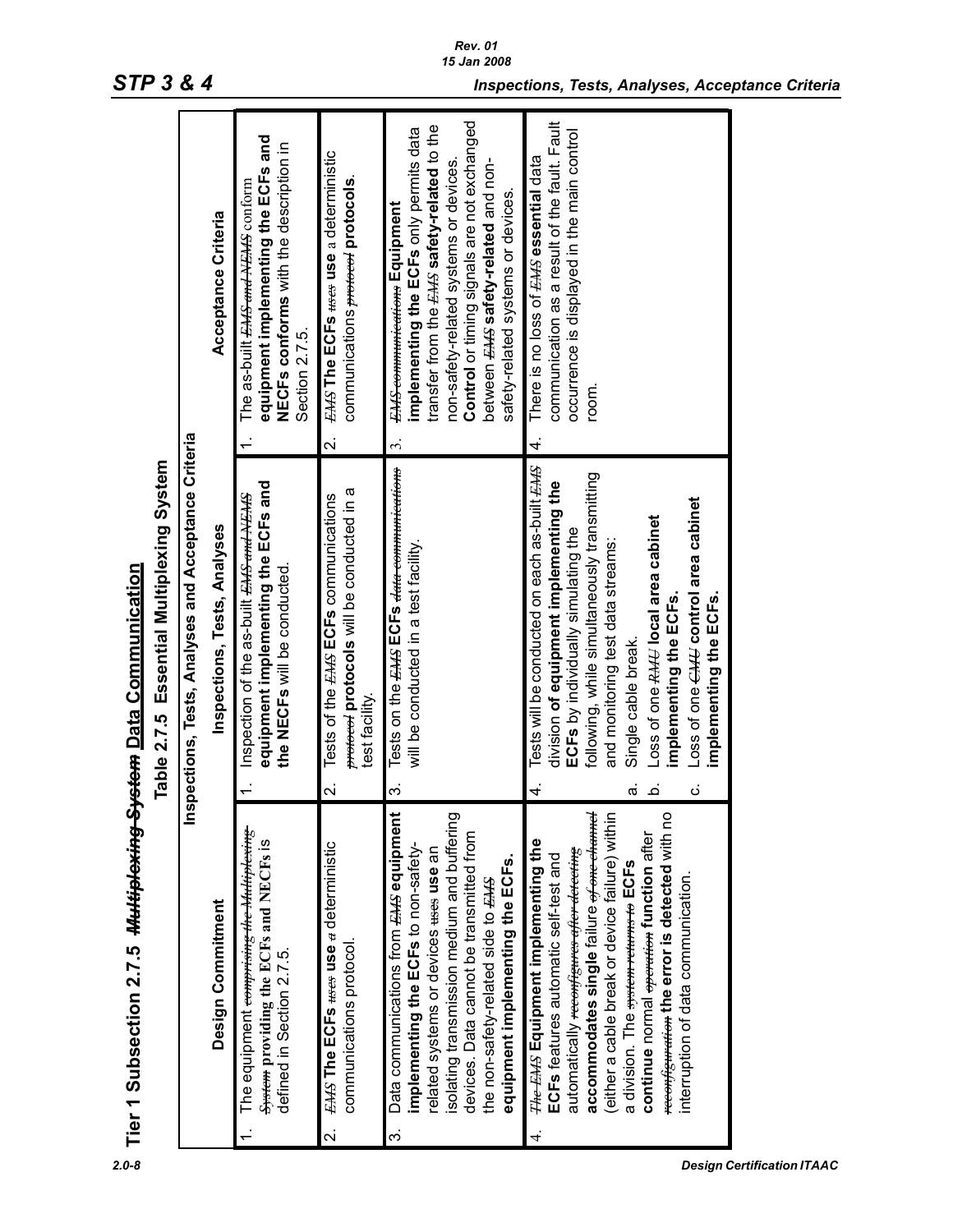|    | Tier 1 Subsection 2.7.5 <del>Multiplexing System</del> Data Communication                                                                                                                                                                                                                                                            |                                                                                                                                                                                                                                                                                        |                                                                                                                                                                                                                                                                                                                                                                                                                  |
|----|--------------------------------------------------------------------------------------------------------------------------------------------------------------------------------------------------------------------------------------------------------------------------------------------------------------------------------------|----------------------------------------------------------------------------------------------------------------------------------------------------------------------------------------------------------------------------------------------------------------------------------------|------------------------------------------------------------------------------------------------------------------------------------------------------------------------------------------------------------------------------------------------------------------------------------------------------------------------------------------------------------------------------------------------------------------|
|    | Table:                                                                                                                                                                                                                                                                                                                               | 2.7.5 Essential Multiplexing System (Continued)                                                                                                                                                                                                                                        |                                                                                                                                                                                                                                                                                                                                                                                                                  |
|    |                                                                                                                                                                                                                                                                                                                                      | Inspections, Tests, Analyses and Acceptance Criteria                                                                                                                                                                                                                                   |                                                                                                                                                                                                                                                                                                                                                                                                                  |
|    | Design Commitment                                                                                                                                                                                                                                                                                                                    | Inspections, Tests, Analyses                                                                                                                                                                                                                                                           | Acceptance Criteria                                                                                                                                                                                                                                                                                                                                                                                              |
| cù | Loss of data communications in a division of<br>does not cause transient or erroneous data<br><b>EMS</b> equipment implementing the ECFs<br>to occur at system outputs.                                                                                                                                                              | at a time. While simulated input signals are<br><b>EAS</b> equipment implementing the ECFs<br>redundant paths will be disconnected and<br>Tests will be performed in one division of<br>being transmitted cable segments in<br><b>EMS the ECFs outputs monitored.</b><br>$\dot{\circ}$ | generation of transient or erroneous signals.<br>Data communication is lost without<br>$\dot{\circ}$                                                                                                                                                                                                                                                                                                             |
| Ġ  | implementing the ECFs is powered from its<br>between Class 1E divisions, and between<br>Each of four EHS divisions of equipment<br>respective division's uniterruptible Class<br>For the ECFs, independence is provided<br>1E <del>DC division</del> vital AC power. In the EMS<br>Class 1E divisions and non-Class 1E<br>equipment. | equipment implementing the ECFs by<br>providing a test signal in only one Class<br>Inspection of the as-installed Class 1E<br>divisions in the EMS will be performed.<br>Tests will be performed on EHS<br>E division at a time.<br>خ<br>d<br><u>ဖ</u>                                 | The test signal exists only in the Class<br>separation or electrical isolation exists<br>separation or electrical isolation exists<br>between these Class 1E divisions and<br>equipment implementing the ECFs.<br>between Class 1E divisions. Physical<br>implementing the ECFs, physical<br>1E division under test in the EMS<br><b>In the EMS For equipment</b><br>non-Class 1E equipment.<br>.<br>ح<br>ದ<br>ဖ |
|    | provided for the <b>EMS</b> ECFs are as defined in<br>7. Main control room alarms and displays<br>Section 2.7.5                                                                                                                                                                                                                      | 7. Inspections will be performed on the main<br>control room alarms and displays for the<br>EAS ECFS.                                                                                                                                                                                  | retrieved in the main control room as defined<br>Alarms and displays exist or can be<br>in Section 2.7.5.                                                                                                                                                                                                                                                                                                        |
|    |                                                                                                                                                                                                                                                                                                                                      |                                                                                                                                                                                                                                                                                        |                                                                                                                                                                                                                                                                                                                                                                                                                  |

*Design Certification ITAAC 2.0-9*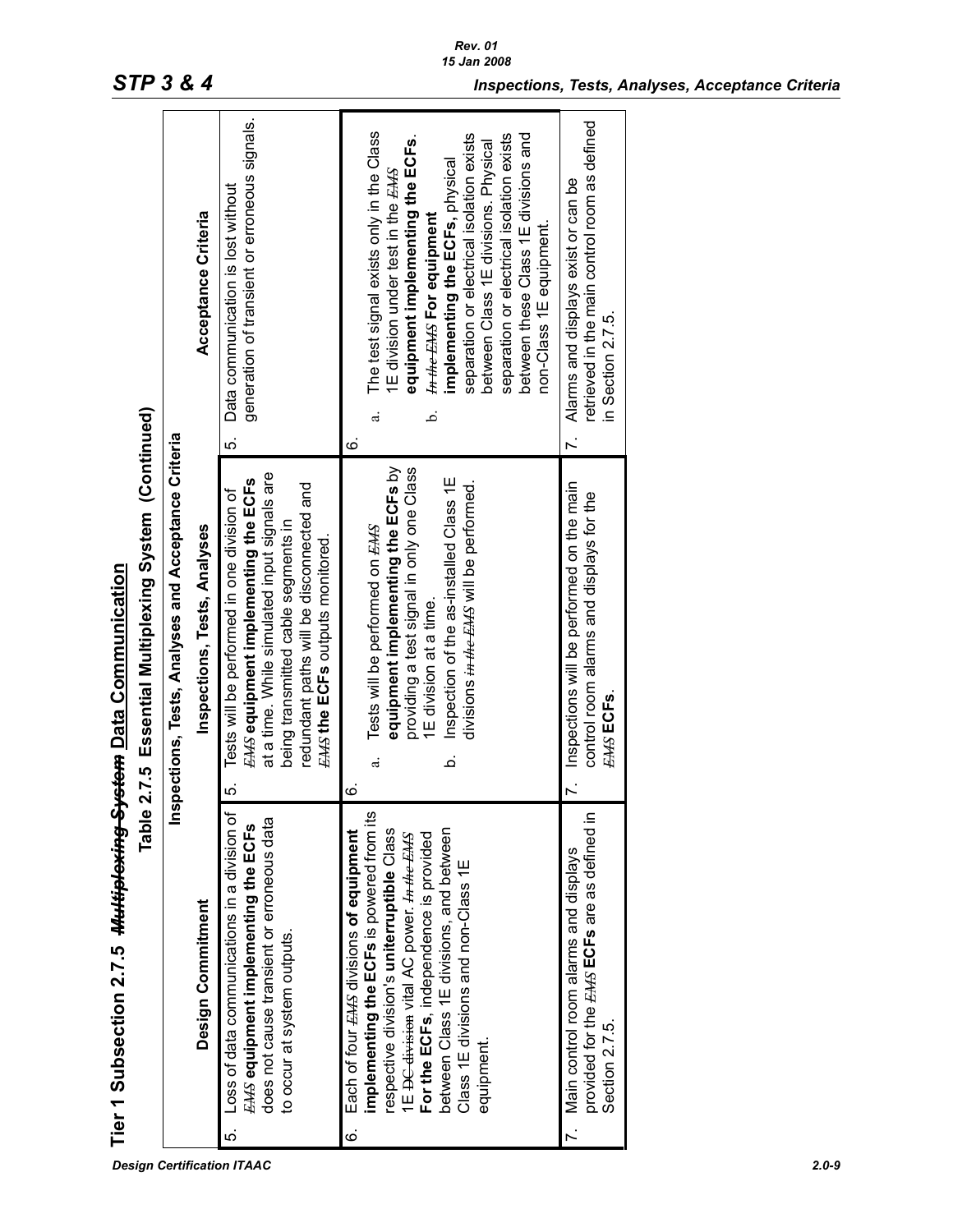| ı<br>۔<br>،                                                                                              |
|----------------------------------------------------------------------------------------------------------|
| ì                                                                                                        |
| $\bar{\ }$<br>֧֖֖֖֚֚֚֚֚֚֚֚֚֚֝<br>֧֧֖֧֪֚֚֚֚֚֚֚֚֚֚֚֚֚֚֚֝֝֝֝֬֝֝֝֝֬֝֓֝֬֝֬֝֬֝֬<br>֧֪֧֝֝֬ <u>֓</u><br>Ī.<br>J. |
| $\sim$ $\sim$ $\sim$<br>U                                                                                |
| 1.71.7<br>2010                                                                                           |
| $\frac{1}{2}$                                                                                            |
| $\frac{\overline{D}}{D}$                                                                                 |

| $2.0 - 10$                        | Tier 1 Subsection 2.12.1                                                                                                                                                                                           | Electrical Power Distribution System                                                                                                                          |                                                                                                                                                                                                                                                                                                 |
|-----------------------------------|--------------------------------------------------------------------------------------------------------------------------------------------------------------------------------------------------------------------|---------------------------------------------------------------------------------------------------------------------------------------------------------------|-------------------------------------------------------------------------------------------------------------------------------------------------------------------------------------------------------------------------------------------------------------------------------------------------|
|                                   |                                                                                                                                                                                                                    | Table 2.12.1 Electric Power Distribution System                                                                                                               |                                                                                                                                                                                                                                                                                                 |
|                                   |                                                                                                                                                                                                                    | Inspections, Tests, Analyses and Acceptance Criteria                                                                                                          |                                                                                                                                                                                                                                                                                                 |
|                                   | Design Commitment                                                                                                                                                                                                  | Inspections, Tests, Analyses                                                                                                                                  | Acceptance Criteria                                                                                                                                                                                                                                                                             |
|                                   | breakers and fuses) are coordinated to the<br>circuit interrupter closest to the fault opens<br>EPD System interrupting devices (circuit<br>maximum extent possible, so that the<br>before other devices.<br>$\pm$ | Analyses for the as-built EPD System to<br>determine circuit interrupting device<br>coordination will be performed.<br>$\frac{1}{1}$                          | and conclude that, to the maximum extent<br>Analyses for the as-built EPD System exist<br>possible, the analyzed circuit interrupter<br>closest to the fault will open before other<br>devices.<br>$\frac{1}{11}$                                                                               |
|                                   | utilization equipment's voltage tolerance<br>The EPD System supplies an operating<br>voltage at the terminals of the Class 1E<br>utilization equipment that is within the<br>limits.<br>ଧି                         | Analyses for the as-built EPD System<br>to determine voltage drops will be<br>performed.<br>$\vec{\sigma}$<br>22.                                             | Analyses for the as-built EPD System<br>exist and conclude that the analyzed<br>terminals of the Class 1E utilization<br>equipment is within the utilization<br>operating voltage supplied at the<br>$\vec{\sigma}$<br>22.                                                                      |
|                                   |                                                                                                                                                                                                                    | System will be conducted by operating<br>Tests of the as built Class 1E EPD<br>connected Class 1E loads at their<br><del>analyzed minimum voltage.</del><br>ዋ | equipment's voltage tolerance limits, as<br>determined by their nameplate ratings.<br>Connected Class 1E loads operate at<br><del>their analyzed minimum voltage, as</del><br>determined by the voltage drop<br>analyses.<br>þ.                                                                 |
|                                   |                                                                                                                                                                                                                    | will be performed for the operating<br>Type tests at manufacturer's shop<br>voltage range of the Class 1E<br>electrical equipment.<br>خ                       | operating range is within the tested<br>Manufacturer's type test reports<br>voltage range for the Class 1E<br>exist and conclude that the<br>electrical equipment.<br>ن                                                                                                                         |
| <b>Design Certification ITAAC</b> |                                                                                                                                                                                                                    | System preoperational tests will be<br>conducted of the as-built Class 1E<br>EPD System.<br>ن                                                                 | analysis of the as-built Class 1E EPD<br>is within the operating range for the<br>system. The results of comparison<br>conclude that the available voltage<br>compared against system voltage<br>preoperational test reports are<br>as-installed equipment.<br>The test voltages from<br>ن<br>ن |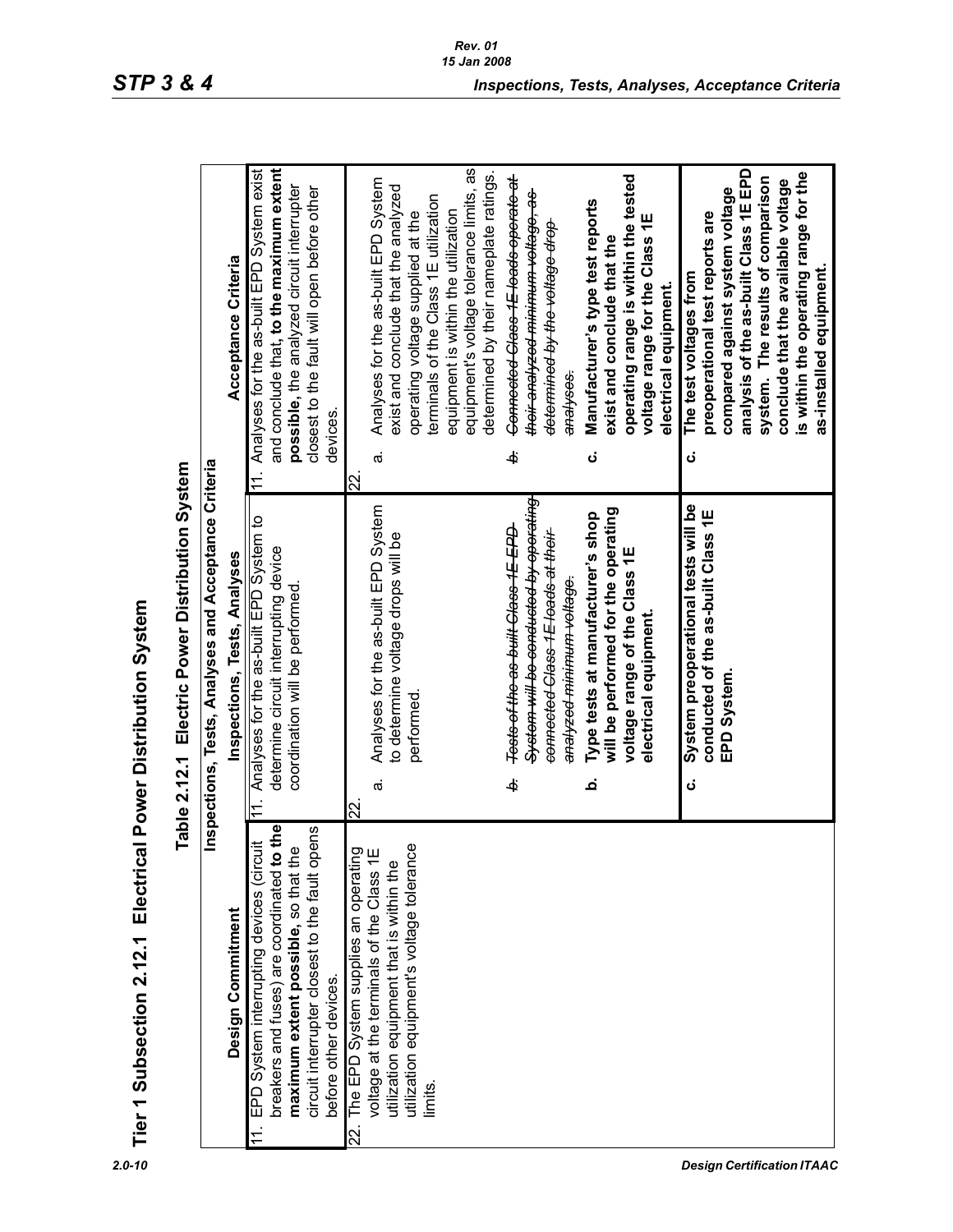| $\frac{1}{1}$<br>I |
|--------------------|
|                    |
|                    |
|                    |
| i<br>I             |
|                    |
|                    |
|                    |
|                    |
| I                  |
| ٦                  |
| $\frac{1}{2}$      |
|                    |
|                    |
| $\frac{1}{2}$      |
| $\frac{1}{2}$      |
| ・しょしょ              |
|                    |
|                    |
|                    |
|                    |
|                    |
|                    |
|                    |
|                    |
|                    |
| $\overline{a}$     |
| į                  |
| b                  |

| I |   |
|---|---|
|   |   |
|   |   |
|   |   |
|   |   |
|   |   |
|   |   |
|   | ֠ |
|   |   |
|   |   |
|   |   |
|   |   |
|   |   |
|   |   |
|   |   |
|   |   |
|   | l |
|   |   |
| I |   |
|   |   |
|   |   |
|   |   |
|   |   |
|   |   |
|   |   |
| ı |   |
| I |   |
|   |   |
|   |   |
|   |   |
|   |   |
| ı |   |
| ı |   |
|   |   |
|   |   |
|   |   |
| ı |   |
| ţ |   |
|   |   |
|   |   |
|   |   |
|   |   |
|   |   |
|   |   |

| Tier 1 Subsection 2.12.12 Direct Current Power Supply                                                                                                                                                                                                  |                                                                                                                                                          |                                                                                                                                                                                                                                                                    |
|--------------------------------------------------------------------------------------------------------------------------------------------------------------------------------------------------------------------------------------------------------|----------------------------------------------------------------------------------------------------------------------------------------------------------|--------------------------------------------------------------------------------------------------------------------------------------------------------------------------------------------------------------------------------------------------------------------|
|                                                                                                                                                                                                                                                        | Table 2.12.12 Direct Current Power Supply                                                                                                                |                                                                                                                                                                                                                                                                    |
|                                                                                                                                                                                                                                                        | nspections, Tests, Analyses and Acceptance Criteria                                                                                                      |                                                                                                                                                                                                                                                                    |
| Design Commitment                                                                                                                                                                                                                                      | Inspections, Tests, Analyses                                                                                                                             | Acceptance Criteria                                                                                                                                                                                                                                                |
| system circuit interrupting devices (circuit<br>the maximum extent possible, so that<br>breakers and fuses) are coordinated to<br>the circuit interrupter closest to the faul<br>8. Class 1E DC electrical distribution<br>opens before other devices. | 8. Analyses for the as-built Class 1EDC<br>determine circuit interrupting device<br>electrical distribution system to<br>coordination will be performed. | the analyzed circuit interrupter closest to<br>that, to the maximum extent possible,<br>interrupting devices exist and conclude<br>the fault will open before other devices.<br>8. Analyses for the as-built Class 1E DC<br>electrical distribution system circuit |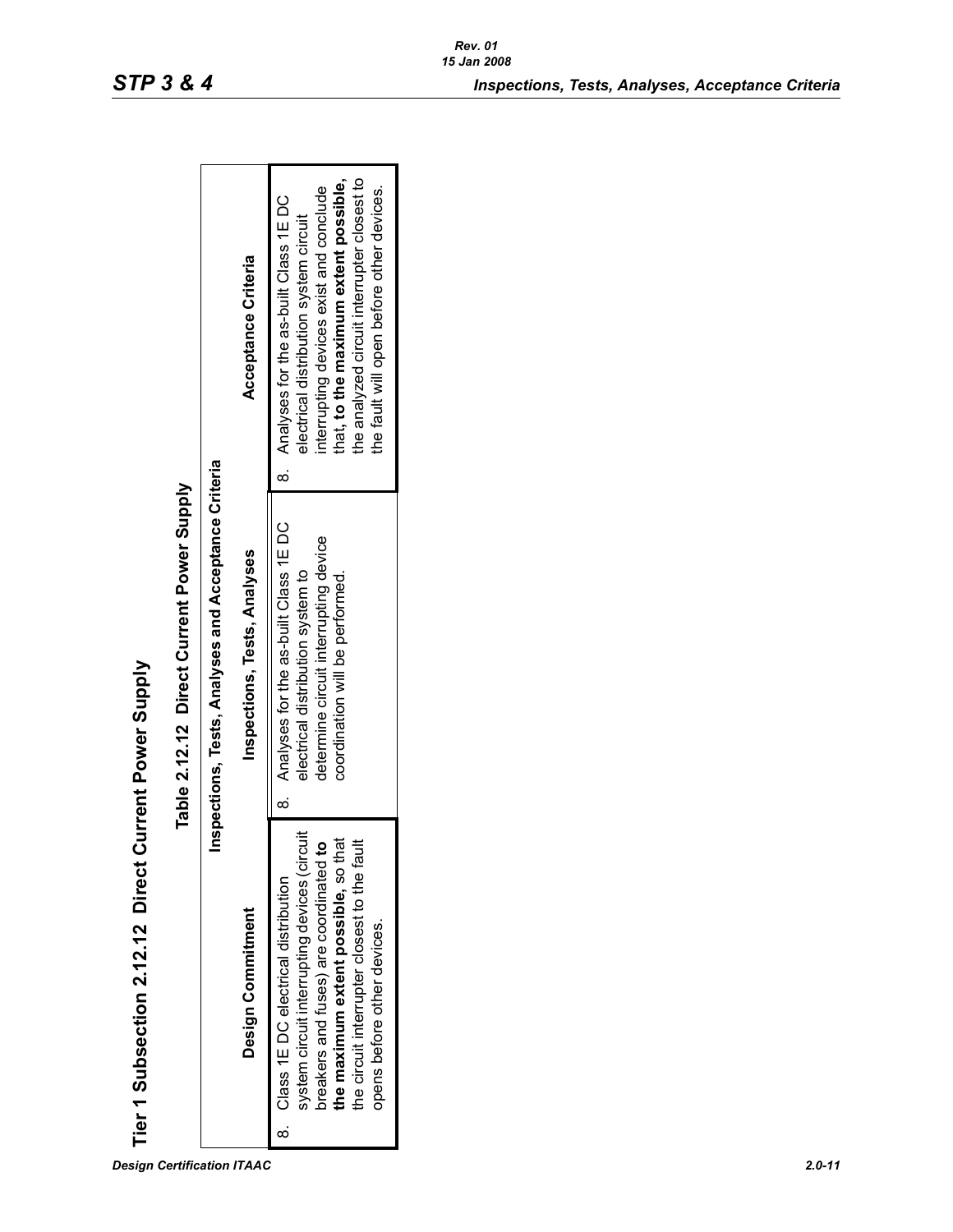| i<br>D<br>J<br>J        |
|-------------------------|
| ;<br>;<br>DAMO          |
| $\frac{1}{2}$<br>į<br>Į |
| Direct                  |
|                         |
| section 2.12.13         |
| -<br>ט<br>ז<br>Tier 1   |

| Tier 1 Subsection 2.12.13 Direct                       | Current Power Supply                                    |                                                 |
|--------------------------------------------------------|---------------------------------------------------------|-------------------------------------------------|
| 흔                                                      | Direct Current Power Supply (Continued)<br>ble 2.12.12  |                                                 |
|                                                        | Inspections, Tests, Analyses and Acceptance Criteria    |                                                 |
| Design Commitment                                      | Inspections, Tests, Analyses                            | Acceptance Criteria                             |
| The Class 1E DC electrical distribution                |                                                         | 11.                                             |
| $\overline{a}$<br>system supplies an operating voltage | Analyses for the as-built Class 1E DC<br>$\dot{\sigma}$ | Analyses for the as-built Class 1E DC<br>ä      |
| the terminals of the Class 1E utilization              | electrical distribution system to                       | electrical distribution system exist and        |
| equipment that is within the utilization               | determine system voltage drops will                     | conclude that the analyzed operating            |
| equipment's voltage tolerance limits.                  | be performed.                                           | voltage supplied at the terminals of            |
|                                                        |                                                         | the Class 1E utilization equipment is           |
|                                                        |                                                         | within the utilization equipment's              |
|                                                        |                                                         | voltage tolerance limits, as                    |
|                                                        |                                                         | determined by their nameplate                   |
|                                                        |                                                         | ratings.                                        |
|                                                        | Tests of the as built Class 1E DC<br>غ.                 | Connected as built Class 1E loads<br>à.         |
|                                                        | <del>system will be conducted by operating</del>        | <del>operate at less than or equal to the</del> |
|                                                        | connected Class 1E loads at less than                   | <del>minimum allowable battery voltage</del>    |
|                                                        | <del>or equal to the minimum allowable</del>            | <del>and at greater than or equal to the</del>  |
|                                                        | battery voltage and at greater than or-                 | <del>maximum battery charging voltage.</del>    |
|                                                        |                                                         |                                                 |
|                                                        | <del>equal to the maximum battery</del>                 |                                                 |
|                                                        | charging voltage.                                       |                                                 |
|                                                        | Type tests at manufacturer's shop<br>Ċ                  | Manufacturer's type test reports<br>خ           |
|                                                        | will be performed for the operating                     | exist and conclude that the                     |
|                                                        | voltage range of the Class 1EDC                         | operating range is within the tested            |
|                                                        | electrical equipment.                                   | voltage range for the Class 1E DC               |
|                                                        |                                                         | electrical equipment.                           |
|                                                        | System preoperational tests will be<br>ن                | The test voltages from<br>ن                     |
|                                                        | conducted on the as-built Class 1E                      | preoperational test reports are                 |
|                                                        | DC system                                               | compared against system voltage                 |
|                                                        |                                                         | analysis of the as-built Class 1E               |
|                                                        |                                                         | EPD system. The results of                      |
|                                                        |                                                         | comparison conclude that the                    |
|                                                        |                                                         | available voltage is within the                 |
|                                                        |                                                         | operating range for the as-installed            |
|                                                        |                                                         | DC equipment.                                   |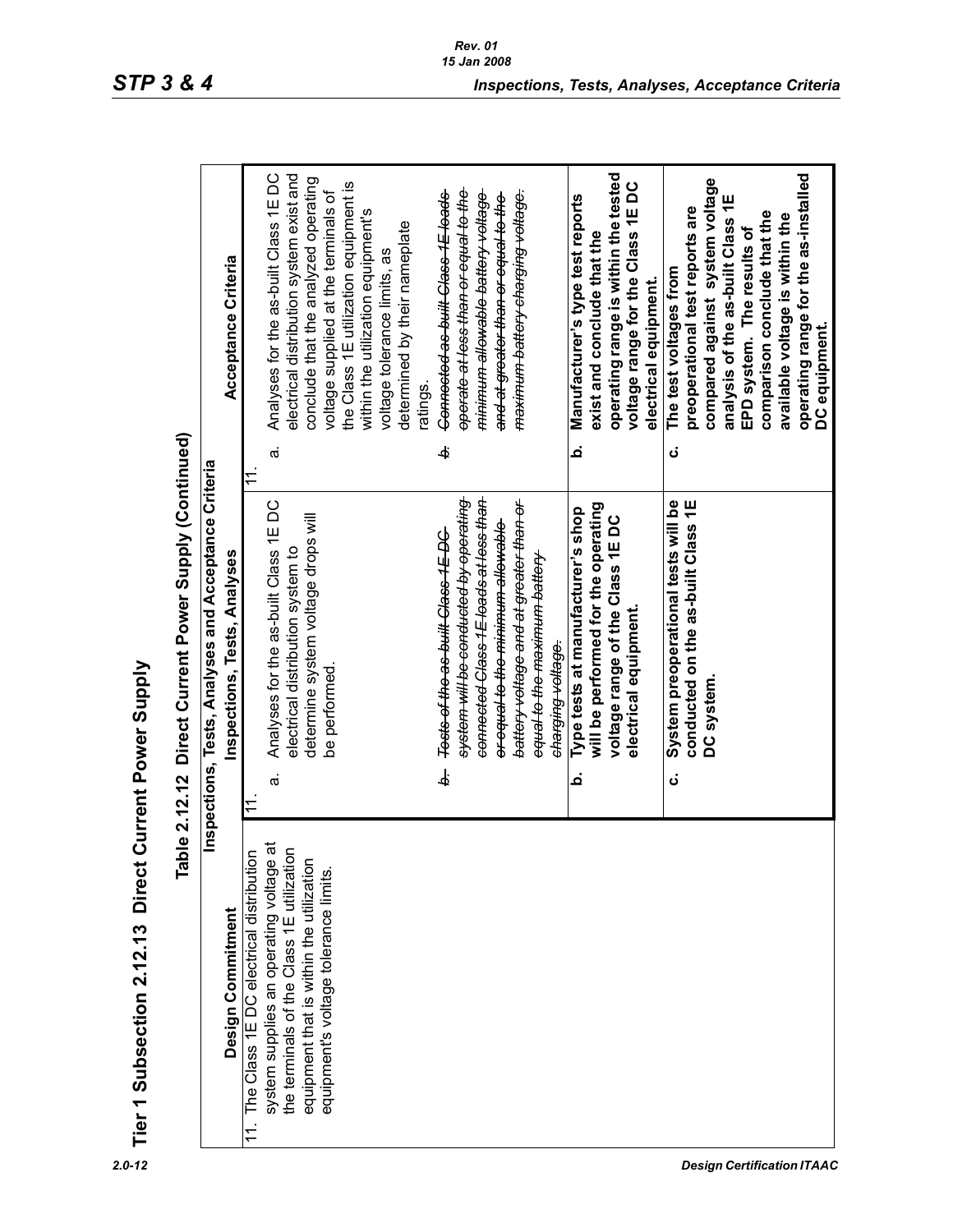|                                 |                                     |                                                      | Acceptance Criteria          | interrupting devices (circuit breakers and<br>the analyzed circuit interrupter closest to<br>that, to the maximum extent possible,<br>the fault will open before other devices.<br>10. Analyses for the as-built Class 1E Vital<br>fuses) coordination exist and conclude<br>AC Power Supply system circuit |
|---------------------------------|-------------------------------------|------------------------------------------------------|------------------------------|-------------------------------------------------------------------------------------------------------------------------------------------------------------------------------------------------------------------------------------------------------------------------------------------------------------|
| AC Power Supply                 | Table 2.12.14 Vital AC Power Supply | Inspections, Tests, Analyses and Acceptance Criteria | Inspections, Tests, Analyses | distribution system to determine circuit<br>interrupting device coordination will be<br>10. Analyses for the as-built Class 1E<br>performed.                                                                                                                                                                |
| Tier 1 Subsection 2.12.14 Vital |                                     |                                                      | Design Commitment            | interrupting devices (circuit breakers and<br>fuses) are coordinated to the maximum<br>10. Class 1E Vital AC Power Supply system<br>interrupter closest to the fault opens<br>extent possible, so that the circuit<br>before other devices.                                                                 |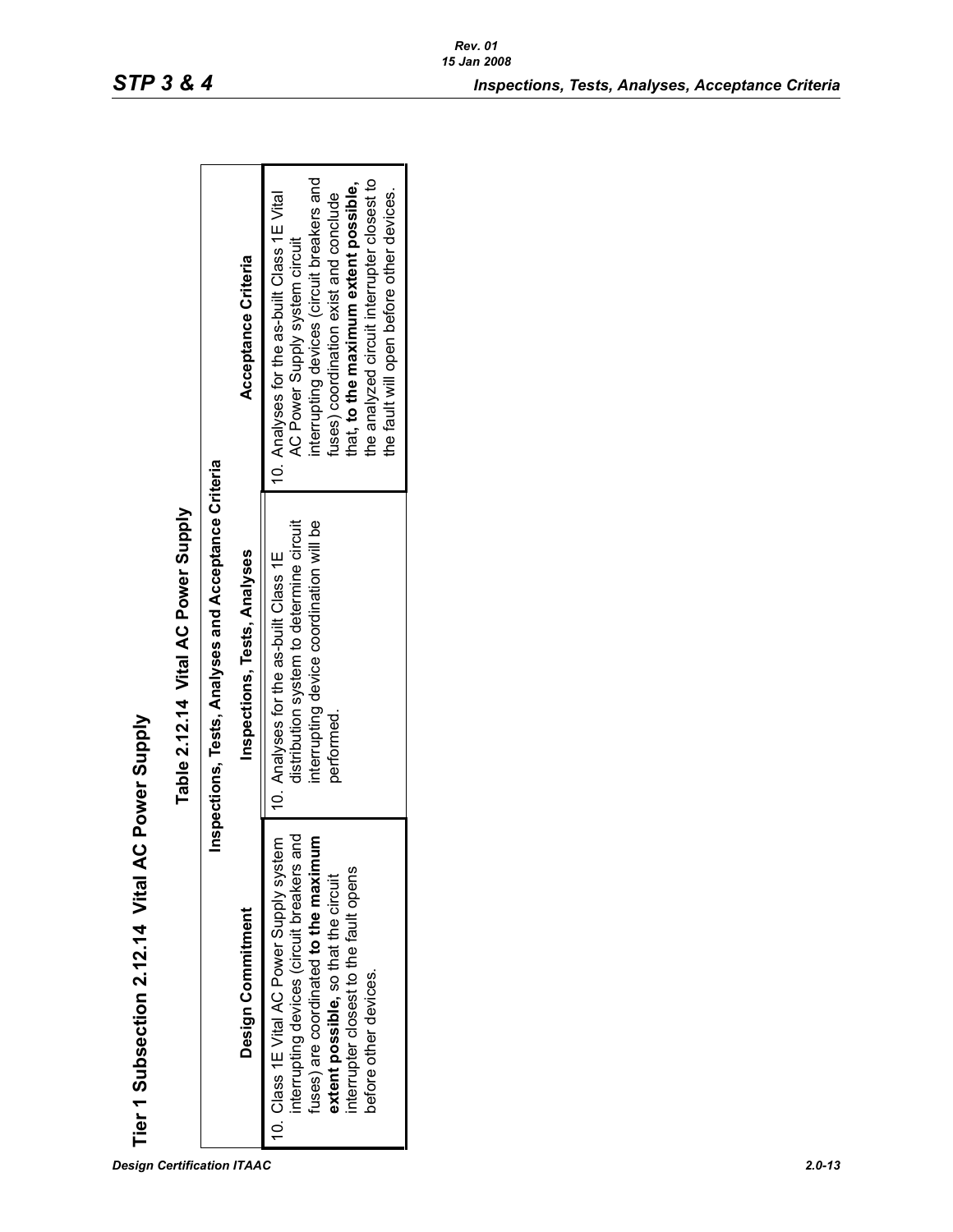| $\frac{1}{2}$ |
|---------------|
| I             |
| こちらん てらの      |
| ĺ             |
|               |
| $\frac{1}{2}$ |
| こ ロト ひとしょうじょく |
| Tier 1 S      |

| Tier 1 Subsection 2.12.15 Instrument and Control Power Supply                                                                                                                                                                                            |                                                                                                                                                |                                                                                                                                                                                                                                                                                                                             |
|----------------------------------------------------------------------------------------------------------------------------------------------------------------------------------------------------------------------------------------------------------|------------------------------------------------------------------------------------------------------------------------------------------------|-----------------------------------------------------------------------------------------------------------------------------------------------------------------------------------------------------------------------------------------------------------------------------------------------------------------------------|
|                                                                                                                                                                                                                                                          | Table 2.12.15 Instrument and Control Power Supply                                                                                              |                                                                                                                                                                                                                                                                                                                             |
|                                                                                                                                                                                                                                                          | nspections, Tests, Analyses and Acceptance Criteria                                                                                            |                                                                                                                                                                                                                                                                                                                             |
| Design Commitment                                                                                                                                                                                                                                        | Inspections, Tests, Analyses                                                                                                                   | Acceptance Criteria                                                                                                                                                                                                                                                                                                         |
| 9. Class 1E Instrument and Control Power<br>possible, so that the circuit interrupter<br>coordinated to the maximum extent<br>closest the fault opens before other<br>Supply system interrupting devices<br>(circuit breakers and fuses) are<br>devices. | distribution system to determine circuit<br>interrupting device coordination will be<br>Analyses for the as-built Class 1E<br>performed.<br>σ, | system circuit interrupting devices (circuit<br>interrupter closest to the fault will open<br>breakers and fuses) coordination exist<br>Instrument and Control Power Supply<br>extent possible, the analyzed circuit<br>and conclude that, to the maximum<br>9. Analyses for the as-built Class 1E<br>before other devices. |

*Rev. 01*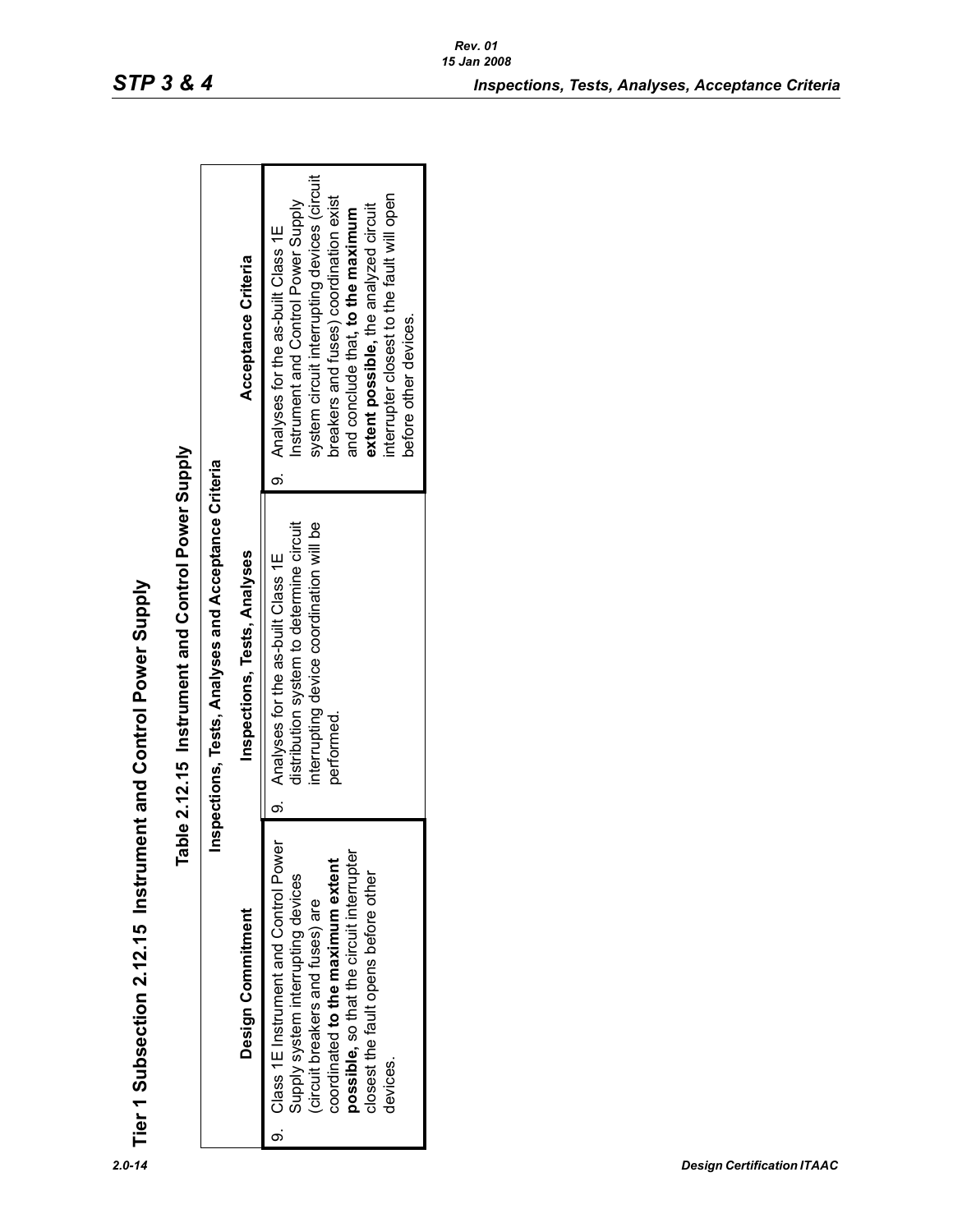### **Tier 1 Subsection 2.14.8 Flammability Control System**

STD DEP T1 2.14-1

The Flammability Control System (FCS) was eliminated in accordance with page B-17 (Table 2.14.8) of ABWR Licensing Topical Report NEDE-33330P, "Advanced Boiling Water Reactor (ABWR) Hydrogen Recombiner Requirements Elimination," dated, May 2007. The information in the Licensing Topical Report is incorporated by reference.

### **Tier 1 Subsection 2.15.5 HVAC System**

STD DEP T1 2.14-1

The Flammability Control System (FCS) was eliminated in accordance with page B-20 (Table 2.15.5c) of ABWR Licensing Topical Report NEDE-33330P, "Advanced Boiling Water Reactor (ABWR) Hydrogen Recombiner Requirements Elimination," dated, May 2007. The information in the Licensing Topical Report is incorporated by reference.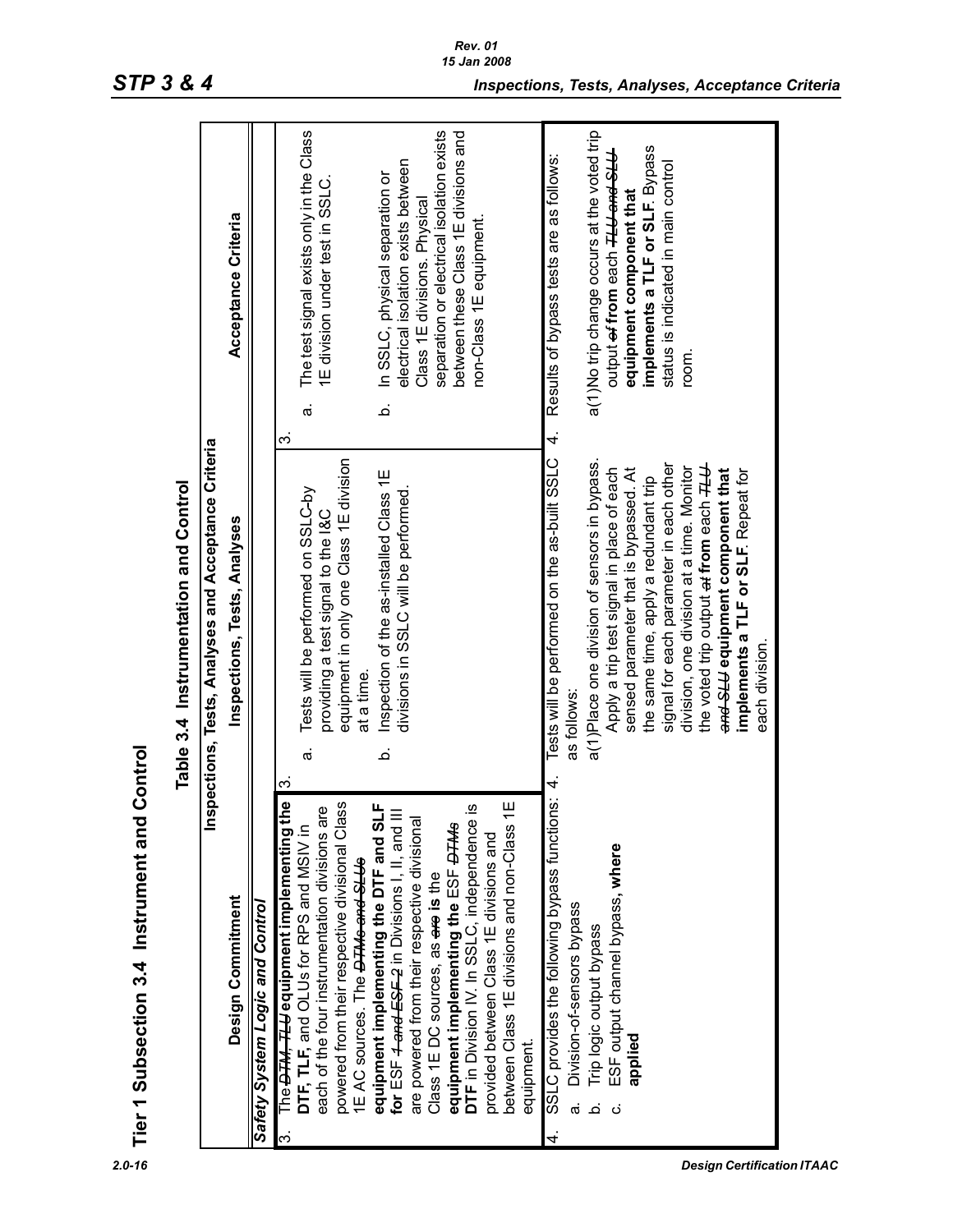|                   | Table 3.4 Instrumentation and Control (Continued)                                                                                                                                                                                                                                                                                                                                                                                                                                                 |                                                                                                                                                                                                                                                                                                  |
|-------------------|---------------------------------------------------------------------------------------------------------------------------------------------------------------------------------------------------------------------------------------------------------------------------------------------------------------------------------------------------------------------------------------------------------------------------------------------------------------------------------------------------|--------------------------------------------------------------------------------------------------------------------------------------------------------------------------------------------------------------------------------------------------------------------------------------------------|
|                   | bections, Tests, Analyses and Acceptance Criteria<br>insp                                                                                                                                                                                                                                                                                                                                                                                                                                         |                                                                                                                                                                                                                                                                                                  |
| Design Commitment | Inspections, Tests, Analyses                                                                                                                                                                                                                                                                                                                                                                                                                                                                      | Acceptance Criteria                                                                                                                                                                                                                                                                              |
| (continued)       | 4.<br>(continued)<br>4.                                                                                                                                                                                                                                                                                                                                                                                                                                                                           | (continued)                                                                                                                                                                                                                                                                                      |
|                   | place each other division in division-of-<br>a(2)For each division in bypass, attempt to<br>sensors bypass, one at a time.                                                                                                                                                                                                                                                                                                                                                                        | a(2) Each division not bypassed cannot be<br>placed in bypass, as indicated at OLU<br>output; bypass status in main control<br>room indicates only one division of<br>sensors is bypassed                                                                                                        |
|                   | bypass. Operate manual auto-trip test<br>b(1)Place one division in trip-logic-output<br>switch. Monitor the trip output at the<br>isolation test switch. Monitor the trip<br>output at the MSIV OLU. Repeat for<br>RPS OLU. Operate manual auto-<br>each division.                                                                                                                                                                                                                                | output of the RPS OLU or MSIV OLU,<br>b(1)No trip change occurs at the trip<br>indicated in main control room.<br>respectively. Bypass status is                                                                                                                                                 |
|                   | b(2)For each division in bypass, attempt to<br>place the other divisions in trip-logic-<br>output bypass, one at a time                                                                                                                                                                                                                                                                                                                                                                           | b(2) Each division not bypassed cannot be<br>placed in bypass, as indicated at OLU<br>output; bypass status in main control<br>room indicates only one trip logic<br>output is bypassed                                                                                                          |
|                   | inputs. Monitor test signal at <del>voted 2 out</del> -<br>equipment performing other SLUSLF.<br>restore power, then remove power from<br>pair of <del>dual SLU</del> redundant SLF signal<br>equipment performing one SLUSLF,<br>implementing a SLF in each division.<br>c(++) Apply common test signal to any one<br>Repeat test for all pairs of dual SLUs<br>equipment performing the ECF in<br>local areas. Remove power from<br>redundant sets of equipment<br>of-2-output in RMU area from | Monitored test output signal does not<br>performing any single SLF. Bypass<br>equipment performing the SLF are<br>function when power is removed<br>change state initiate the system<br>status and loss of power to SLU<br>from either-SLU the equipment<br>indicated in main control room.<br>£ |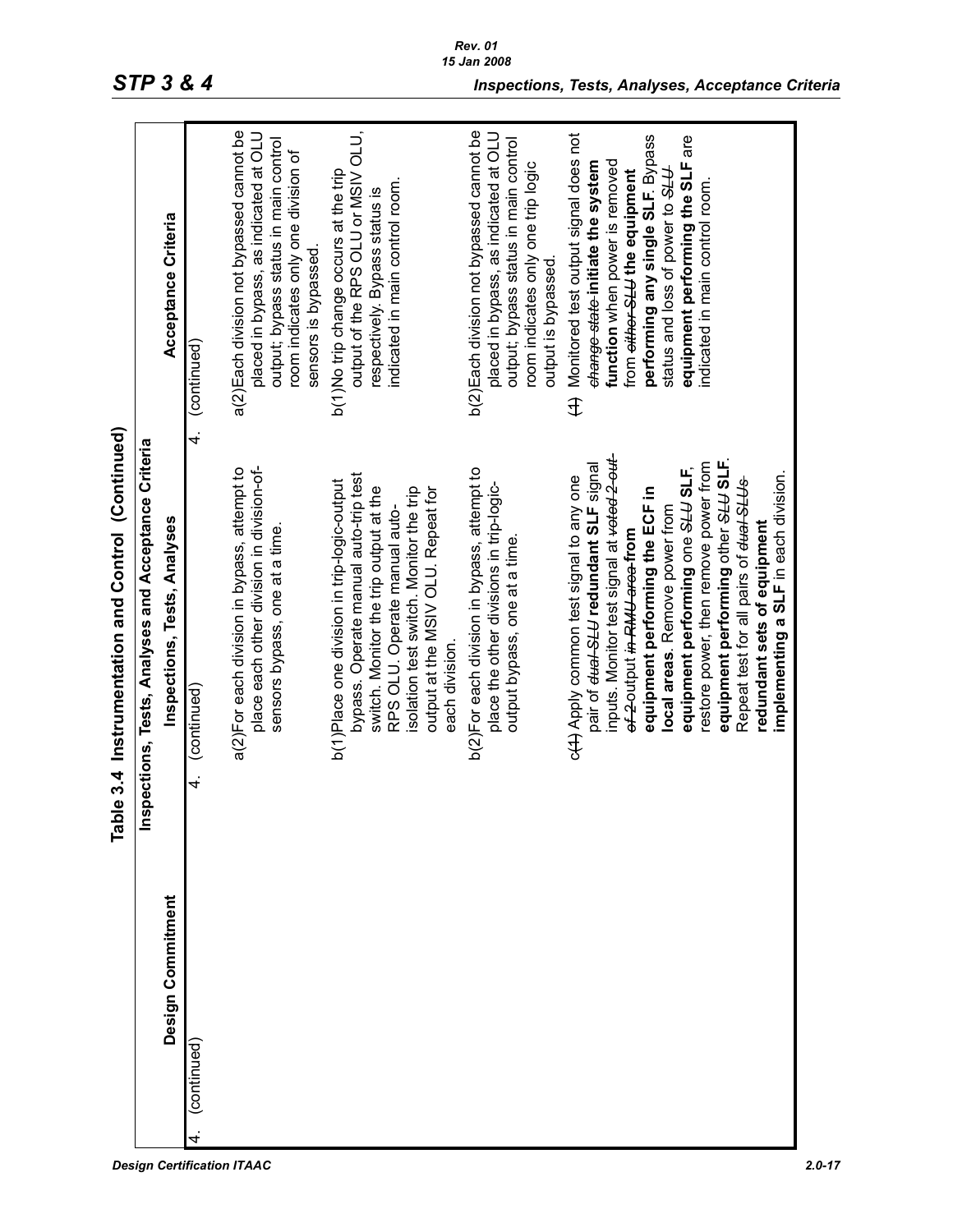|                   | e 3.4 Instrumentation and Control (Continued)<br>la<br>M                                                                                                 |                                                                                                                                                                                                                                                                                     |
|-------------------|----------------------------------------------------------------------------------------------------------------------------------------------------------|-------------------------------------------------------------------------------------------------------------------------------------------------------------------------------------------------------------------------------------------------------------------------------------|
|                   | Inspections, Tests, Analyses and Acceptance Criteria                                                                                                     |                                                                                                                                                                                                                                                                                     |
| Design Commitment | Inspections, Tests, Analyses                                                                                                                             | Acceptance Criteria                                                                                                                                                                                                                                                                 |
| (continued)       | 4. (continued)                                                                                                                                           | 4. (continued)                                                                                                                                                                                                                                                                      |
|                   | manual ESF loop bypass switch for each<br>e(2) Disable auto bypass circuit in bypass<br><del>unit. Repeat test c(1), but operate</del><br>affected loop. | loss of power to SLU are indicated in<br>status, auto bypass inoperable, and<br>when power is removed from either<br><del>bypass switch is operated. Bypass</del><br>e(2) Monitored test output signal is lost<br><del>SLU, but is restored when manual</del><br>main control room. |